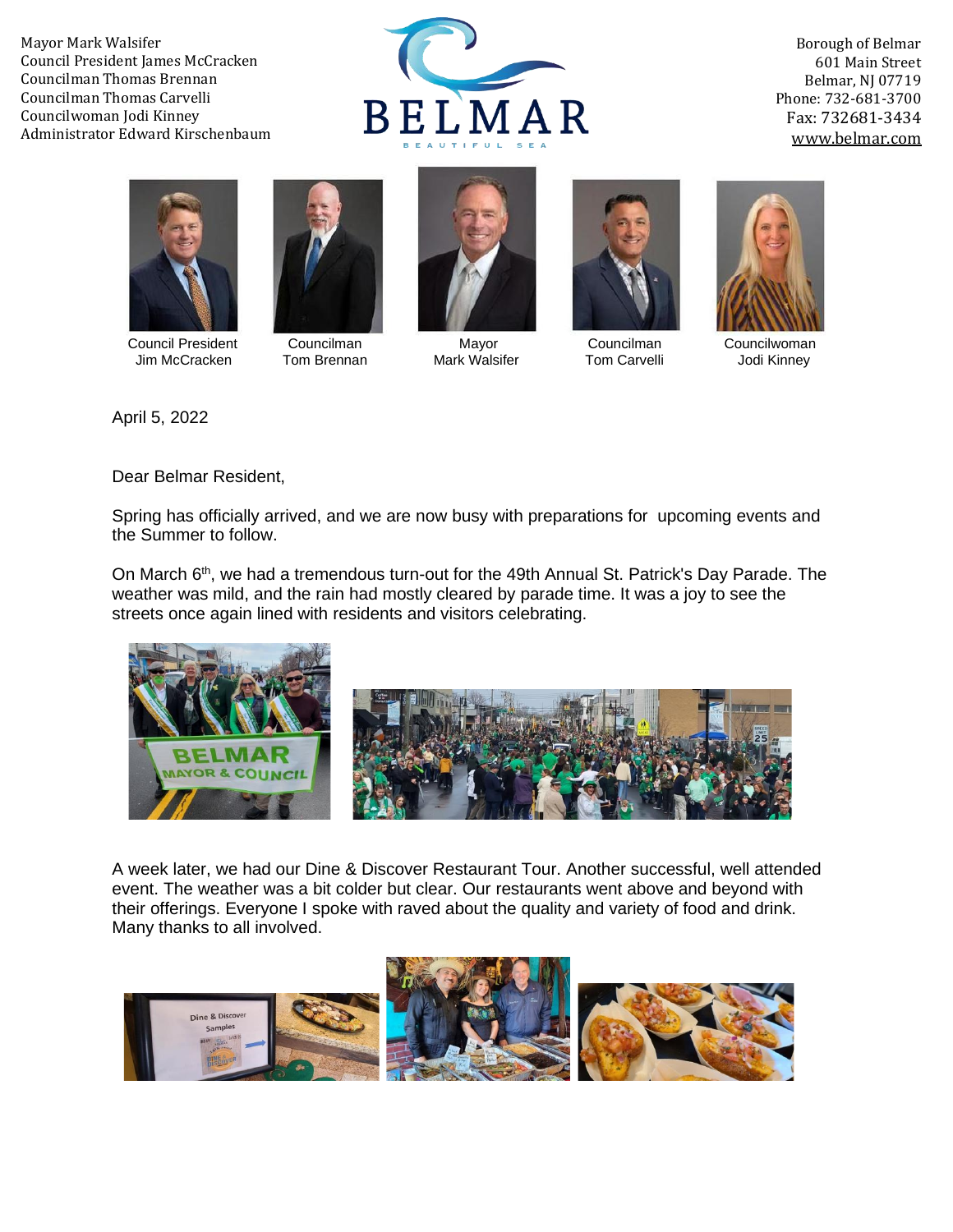

On April 2nd the Easter Bunny came to Belmar. Our beaches were filled with local children ages one through nine with their baskets in hand to find all the colorful eggs scattered in the sand. Thank you, Barry Trogu and your many volunteers, for this enjoyable event.

The next major event planned is the Annual New Jersey Seafood Festival. It will be held in Pyanoe Plaza May 20 - 22. Check www.belmar.com for times. We decided to move the festival to Main Street in 2019 and it was so successful for our businesses that we are keeping it there. One plus is no busy streets have to be closed. In our promotion of this event, we encouraged visitors to come by train and many did. It keeps getting better every year.



The biggest event this year will be the celebration of Belmar's 150th Anniversary. The Belmar Mayor's Holiday Ball, held this past December, raised enough funds from sponsors and guests to purchase our commemorative clock. Along with the engraved brick sales, the installation costs will also be covered. There will be no cost to taxpayers for this beautiful addition to our Main Street. Work will begin shortly to reconfigure the center island at 10th Avenue and Main Street to prepare for the clock's installation. The clock will be dedicated on August 31, 2022.

Among the upcoming anniversary celebration events being held is the dedication on May 14, 2022 of Belmar's Memorial Field and dugout to the baseball pros and semipros who played there. Notable among them were the Belmar Braves semi-pro team and members of the Negro League including, Josh Gibson (who may have hit the longest home run ever), Satchel Paige, James "Cool Papa" Bell and Judy Johnson.







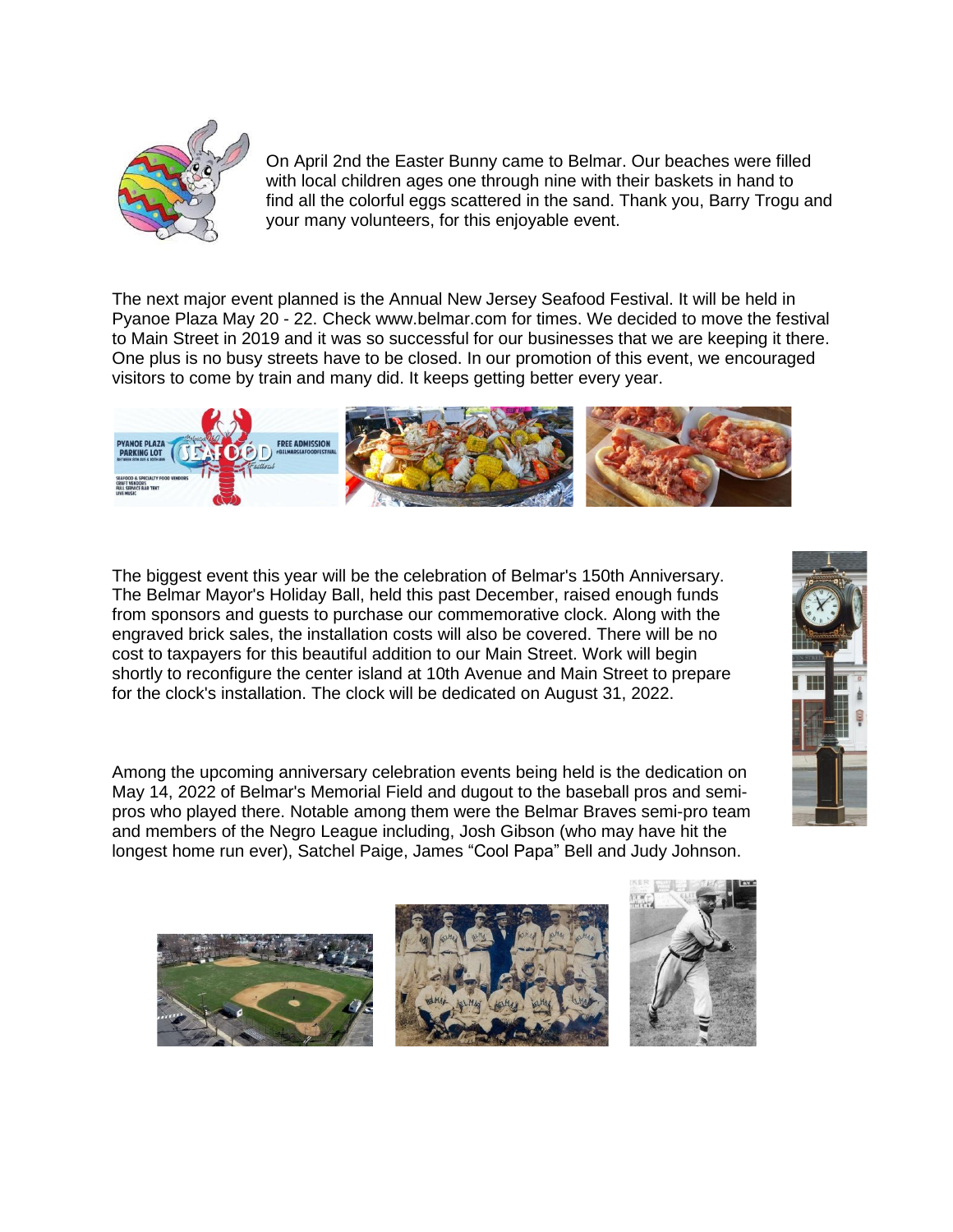Also, to commemorate Belmar's 150 years, Councilman Tom Brennan is updating the Belmar Treasure Trail. This is a self-guided tour of interesting sites in Belmar. New signs, recordings and added locations are planned. You will be able to listen to descriptions of the location on your smart phone with a QR code. Look for the updated map soon.





Our newest council member, Jodi Kinney, has been very dedicated to increasing communication with our residents. She is working closely with our administration to make sure important information is sent out to residents in a timely manner and in multiple formats. She is also working on improving the Parks & Recreation Commission.



In addition, to improve communication with our residents, we reinstituted the Community Policing Program. Police officers are assigned to a zone and volunteer Block Captains bring any concerns or issues from their neighborhood to the officer.

Upcoming improvements planned for this year include, the paving of 16th Avenue and River Road, much needed upgrading to the electrical wiring, infrastructure and bulk heading at the marina docks and working with our engineers to begin some desperately needed dredging.

We are in the process of working with a vendor to order new signs to replace the damaged and vandalized Buy-A-Board signs on the boardwalk. The new signs will be manufactured from a rust proof material. We are very appreciative of the donations received to help rebuild our boardwalk and are dedicated to honoring those donors with proper signage. Ideally these new signs will last longer. We are hoping to have them installed as soon as possible.